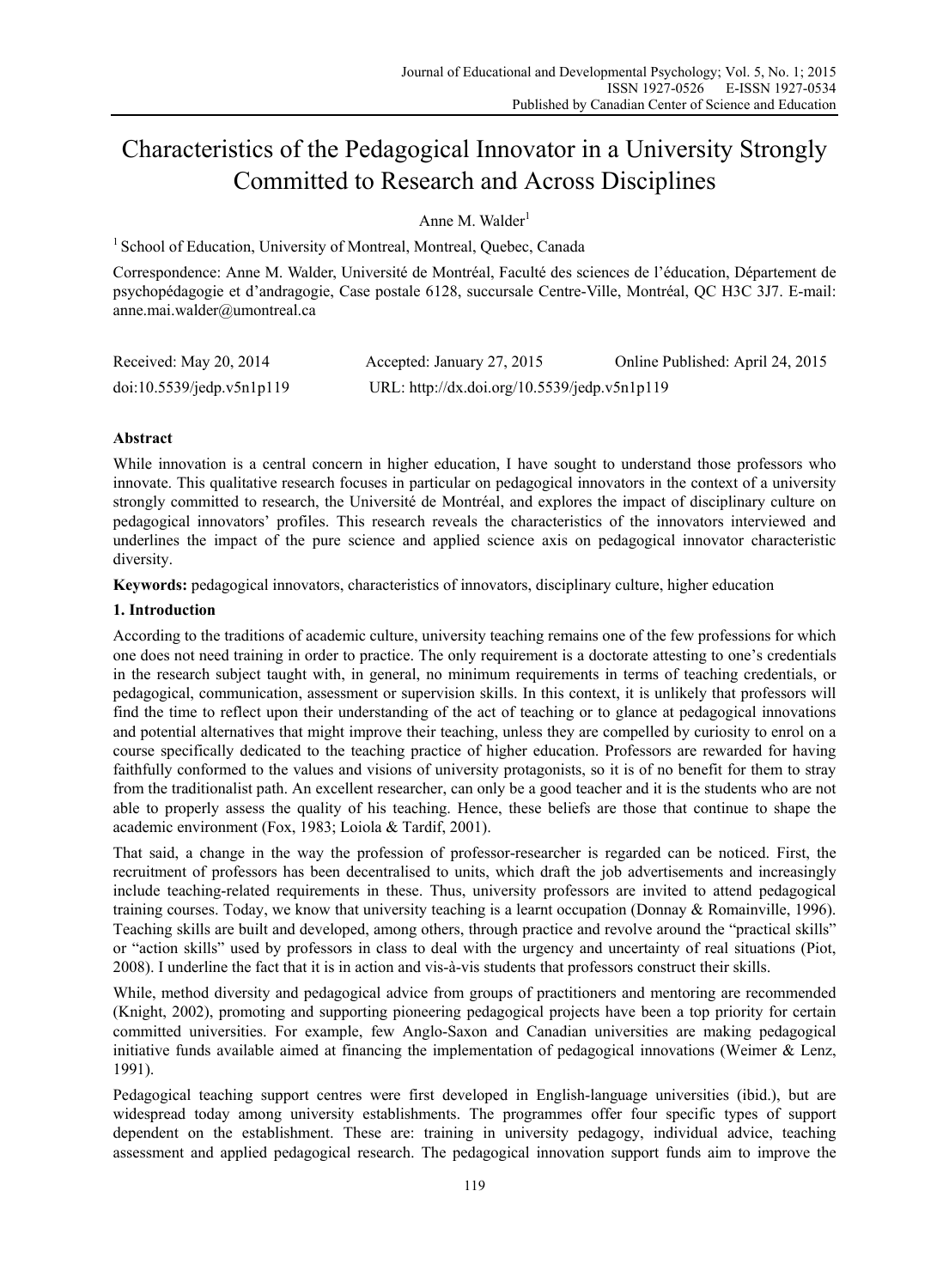quality of university training, and to valorise the "teaching" aspect of university work by supporting professors who wish to innovate in their teaching practice and develop their skills in the field whilst contributing to the best learning conditions for students and kindling reflection on teaching and learning within the university.

Thus, teaching practice support programmes form part of the university landscape and advocate the valorisation of teaching, pedagogical support for professors and act as a springboard for pedagogical innovation.

#### **2. The Aim and Research Question**

The aim of the research focuses on a better understanding of the pedagogical innovator in the context of a university strongly committed to research. In the absence of studies on pedagogical innovators at the Université de Montréal, this study contributes new knowledge to this field. Thus, I will explore the following research questions:

1) What are the characteristics of the innovators in a university strongly committed to research?

2) What are the innovators' characteristics in a university strongly committed to research according to disciplinary culture?

#### **3. What do We Know about Pedagogical Innovators?**

At this junction, I find it appropriate to explore the professor fittingly called the pedagogical innovator. Pedagogical innovations are either initiated top-down by the institution or bottom-up by the spontaneous and often isolated actions of university teachers. Pedagogical innovators are those professors who implement one or more pedagogical innovations in their teaching. In their study, Hannan, English and Silver (1999) highlight that pedagogical innovators draw inspiration from their professional and lecturing experience, but also that pedagogical innovations influence their research work.

I note the complex nature of identifying pedagogical innovators among teachers. In a study he conducted on the matter, Béchard (2000) reports that in the past it was difficult to locate and identify pedagogical innovators. His work facilitated a classification into three types: self-proclaimed innovators, peer-recognised innovators and model professors.

I can distinguish seven categories of pedagogical innovators. In her study, Falchikov (1993) looked at the attitudes and values of sixty teachers, pedagogical innovators, in a Scottish polytechnic institution. In effect, Falchikov classified them into seven categories of actor: student-focused innovators, traditionalist innovators, staff-focused innovators, staff-under-pressure innovators, senior innovators, professional innovators and defensive traditionalist innovators.

More specifically, the student-focused innovators think that it is up to them to stimulate students and transform them into thinkers. Students should assume responsibility for their learning and teachers should encourage students to take responsibility in all areas of their lives. Professors should assist in creating an environment and an educational setting that supports and promotes learning. They hope that their students have a broader notion of their learning than simply taking notes in preparation for the final exam.

For their part, traditionalist innovators rank teaching as the most important aspect of their work. They provide the knowledge and give students the appropriate reading lists and tools. For them, communication skills are a key quality in a professor and they do their utmost to ensure that their students pass their exams. In the case of traditionalist innovators, and unlike the previous innovator category, the student does not share the responsibility for learning; this remains solely at the teacher level.

Staff-focused innovators indicate that enthusiasm, imagination, and the ability to inspire and guide students in autonomous study are essential qualities. Their role focuses on creating an environment in which the student is encouraged to attain maturity. In contrast to the two previous categories that believe that the student or teaching lie at the heart of learning respectively, staff-focused innovators concentrate on establishing an environment that is conducive to learning to enable the student to become independent within it.

The staff-under-pressure innovators state that the best way for students to learn is through experience, by discovering for themselves and sharing their knowledge. They believe that creating an environment and an educational setting that supports learning and encourages students to take responsibility for themselves in all aspects of their lives is the key. To this end they are particularly fond of the problem-based approach. Communication skills are an indispensable quality for a professor. Creating an environment conducive to learning is crucial for staff-under-pressure innovators; however this plays a different role than for staff-focused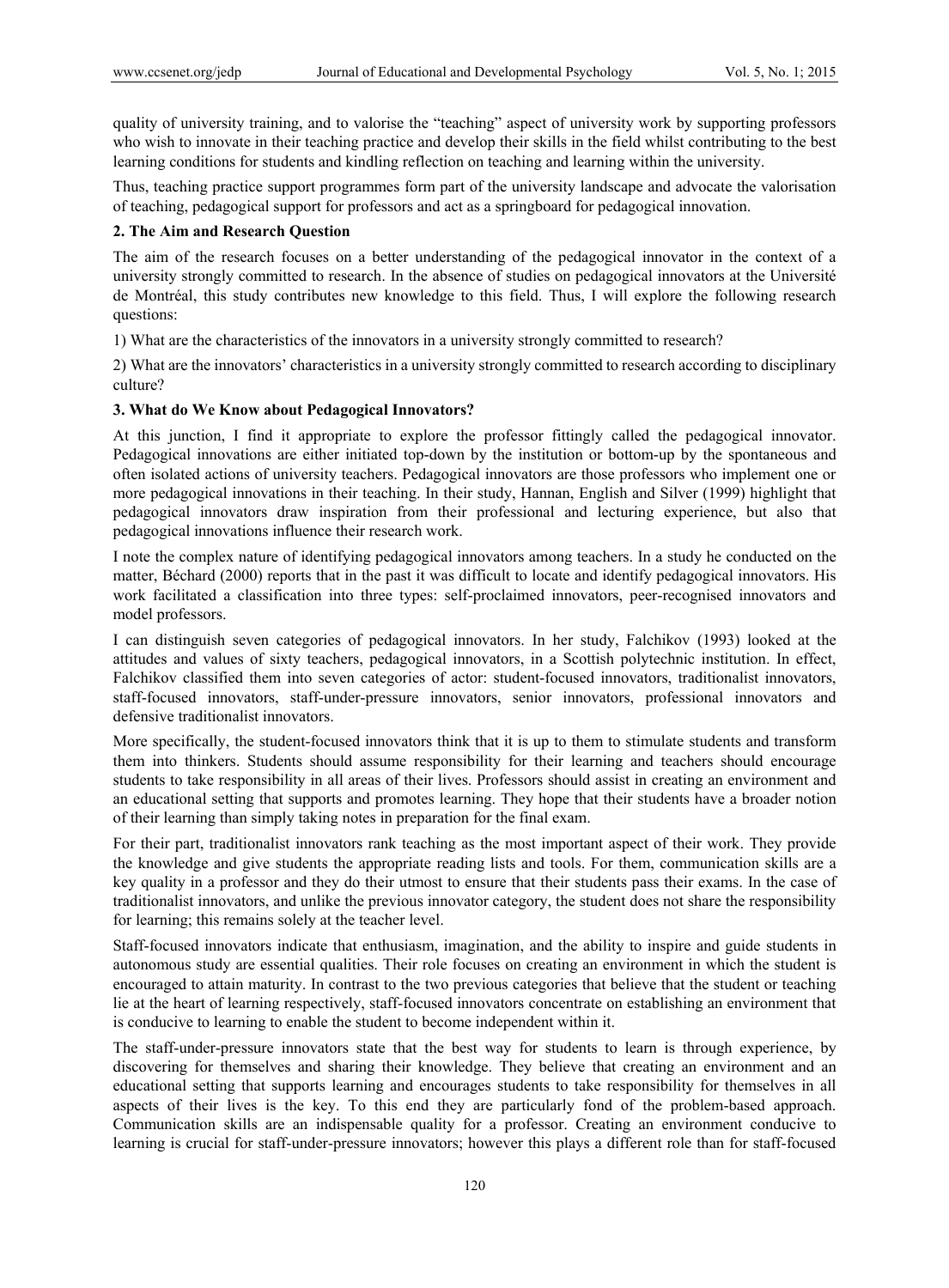innovators. Here, the environment and the educational setting must allow students to test what they discover and share it with their peers. In other words, they must be able to experience their learning.

As regards senior innovators, the latter assert that diversity is the key to good teaching. In effect, students learn in different ways; they do not believe that a single and unique good teaching method exists. They also believe that students are responsible for their own learning. Being more traditional, the senior innovators recall that learning processes differ from one student to another and, like student-focused innovators, they consider them responsible for their own learning.

The last two categories of pedagogical innovators, the professionals and the defensive traditionalists, seem the most dissimilar to the other categories. For their part, the professional innovators state that in order to play an academic role, one must demonstrate a professional contribution to the academic development of the discipline, the department, the faculty and the institution. They would like to be promoted within the university establishment. Being organised is an important quality and creating an environment and an educational setting that supports learning is part of their plan. They believe that their responsibility lies in being a constructive member of a team in any situation. Thus, professional innovators place the accent on the organisational structuring of their teaching practice within the institution.

Finally, the defensive traditionalist innovators like to benefit from the experience of others as much as conveying their own knowledge. They perceive their role of counsellor as being more important than that of teacher. This category of innovators views teaching and learning as a mutual exchange of knowledge, transforming the role of the teacher.

It also arises from Falchikov's (1993) research studies that pedagogical innovators primarily identify with the "student-focused" and "senior" professor categories, which both share "a broad view of education" (p. 488). In the author's opinion, a broad view of education entails a shift away from traditional lectures towards active student-centred methods, self-training, etc. This change requires a commitment to innovation, as well as the ability and possibility to introduce changes.

### **4. Are there Differences Based on the Pedagogical Innovators' Disciplinary Culture?**

I have taken the notion of disciplinary culture as an analytical category. This means taking account of the fact that people operate within a disciplinary culture and that professors are influenced by this phenomenon. As Gaff and Wilson (1971) highlight, significant cultural differences become apparent between researchers from different faculties in relation to lifestyles, educational values and to the areas taught. These are the faculty cultures that Kolb (1981) and Becher (1989) call disciplinary cultures. Their scientific disciplines form sub-environments in which pedagogical foci, and teachers' and students' expectations and perceptions differ (Smart & Etherington, 1995). Professors adopt a teaching approach commensurate with what they want their students to learn (Smart & Etherington, 1995) and above all consider themselves specialists in their disciplines (Becher, 1989). It follows that the concepts of teaching held by professors are linked to their object of study (Martin et al., 2000).

Becher's (1989) categorisation seems the most relevant for the purposes and suits the division of faculties at the Université de Montréal. It consists of an integrated two-dimensional comparison process in order to highlight the differences in the degree to which a paradigm exists in a discipline. The first dimension differentiates the disciplines according to whether they are Hard, logically structured sciences that use theoretical models and frameworks and have a recognised methodology (Physics), or Soft, humanities that do not entail any restriction to the phenomena field with more idiosyncratic content and method, and justifiable complexity (literature). He also brings in the dimension of the degree of concern with application, which he defines as Pure science for the sciences that are fundamentally self-regulating (Physics), versus Applied sciences for the sciences that are open to the complexity of the environment and eclecticism (Engineering, Education). Thus, Becher's (1989) categorisation leads to four types of discipline (Pure sciences—Humanities—Applied social sciences—Applied technologies).

## **5. Methodology**

The ability to describe, in detail, several important aspects of social life arising from culture and experience in order to allow the researcher to understand the internal point of view (Pires, 1997), is characteristic of the qualitative approach. Thirty-two semi-structured individual interviews with assistant, associate or full professors, all recipients of an excellence in teaching award, were conducted at the Université de Montréal, a French-speaking institution in Quebec that is strongly committed to research. According to Becher's (1989) classification, twelve (12) professors came from Hard-Applied sciences, six (6) from Soft-Applied sciences, six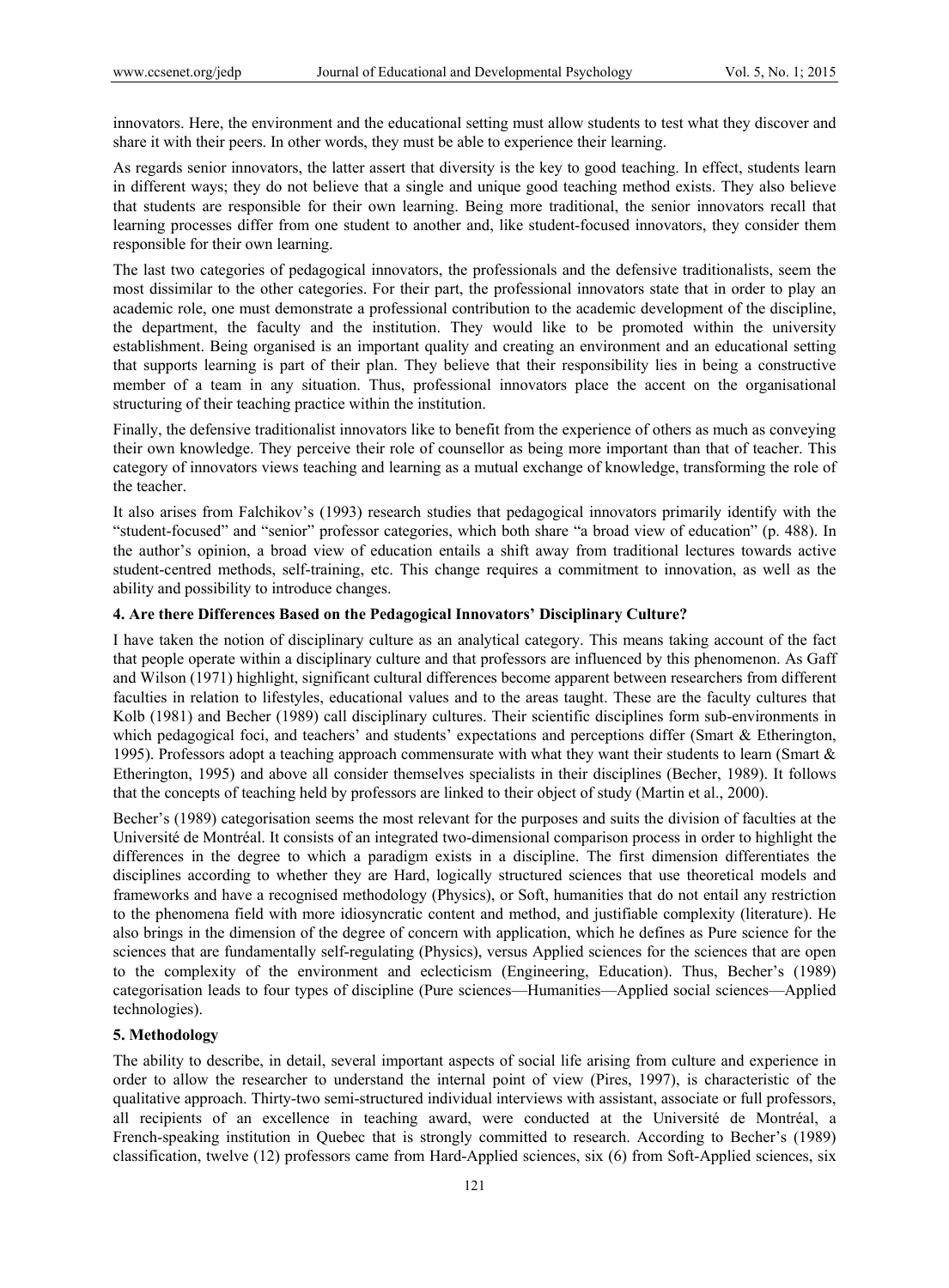(6) from Hard-Pure sciences and six (6) from Soft-Pure sciences. The dimensions explored during the interviews were adapted from Hannan and Silver's (2000) ten points:

1) The clarification of the interview (who I am, going through the ethics protocol and their innovations, what and when);

2) The previous history relevant to innovation (when he/she became innovator, how did it happen, in what context, alone or in collaboration);

3) Why innovate? (intention, purposes, pressures, inducements or opportunities, theory);

4) The innovation proceed (its extend, support, departmental, institutional or external, the implementation process, the responses of colleagues, students and the institution, its evaluation);

5) The life history of the innovation (Continuation, adaptation, extension/adoption);

6) The interest in the innovation (Publications, other outcomes);

7) The reflection on the process (adequacy of the support, opposition and obstacles, roles of committees and colleagues, did it survive, died, become embedded, change);

8) The personal outcomes as innovator (Is there any? Positive and negative outcomes);

9) Lessons (implications for innovation/innovators, implication for institutional organization/policy, implication for funding bodies, quality assurance); and Thanks.

Based on the professors' discourses, I constructed theories empirically, and applied the grounded theory analysis method. The reality observed and the emerging analysis allow for constant comparison in order to construct and simultaneously validate the theory (Glaser  $\&$  Strauss, 1967). Thus, the theory ensures that the result is, as it should be, "firmly grounded in empirical data" (Paillé, 1994, p. 150). I improved this iterative process of progressively theorising the phenomenon observed by following the six fundamental steps (coding, categorisation, connection, integration, modelling and theorisation) (ibid). Furthermore, accuracy and validity are ensured by a coding verification carried out by inverse coding followed by reverse coding executed by a peer. As calculated by the qualitative data-analysis program, QDA Miner, the 70% required to guarantee coding validity was achieved or exceeded for 25% of the material.

#### **6. Characteristics of the Innovators Interviewed in a University Strongly Committed to Research**

I wanted to explore the characteristics of the innovators interviewed. Throughout the individual interviews, the respondents actively collaborated and enriched the data collection. However, the discourse of two (2) participants has not allowed highlighting specific features or characteristics in a sufficiently pronounced way. Therefore only thirty (30) professors revealed traits and characteristics specific to their personalities in the context of pedagogical innovation within a university strongly committed to research.

Extracting the data collected during the individual interviews allowed me to centre the analysis on ten (10) sub-themes linked to the characteristics of the innovators interviewed. These are substantive categories (Glaser & Strauss, 1967) that pick up on the participants' discourses without modification.

I will now proceed to a presentation and analysis of the data, taking care to identify discursive suggestions as either extracted from interview segments, references to the literature or elements of my own interpretation. I carried out the ordered reconstruction of the professors' discourses in keeping with the research question.

Preliminarily, I recall that I considered and recognised as a reference framework Falchikov's (1993) seven categories of pedagogical innovators: student-focused innovators, traditionalist innovators, staff-focused innovators, staff-under-pressure innovators, senior innovators, professional innovators and defensive traditionalist innovators. This typology served as a back-up to the construction of a new classification, similar or close to it, based on the interpretation of the interviewed professors' discourses. In order to guide the reader I have listed the sub-themes by frequency and by case in the Table 1.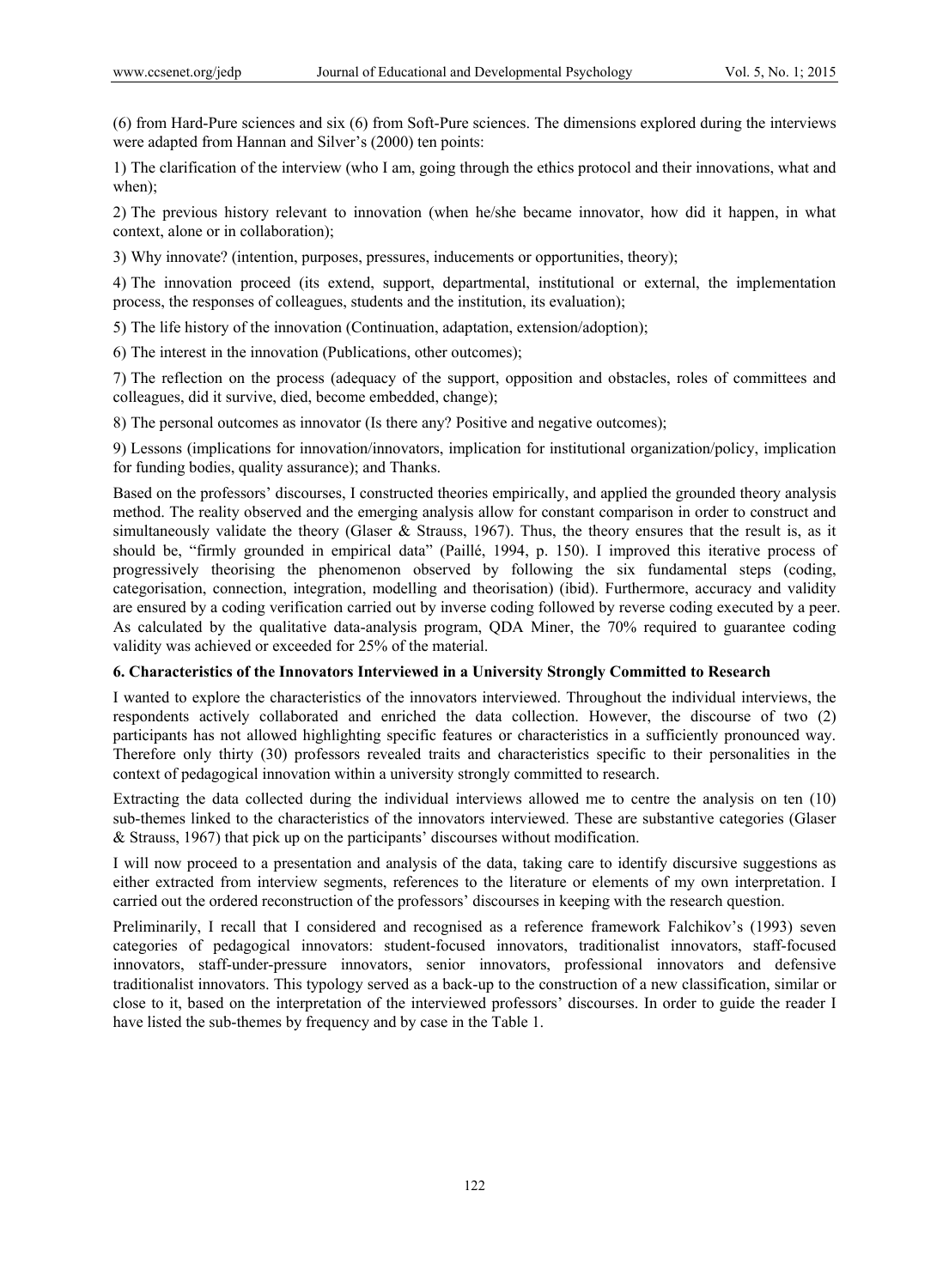| Sub-themes                  | Definition                                                                                    | Frequency <sup>1</sup> | $\text{Case}^2$ |
|-----------------------------|-----------------------------------------------------------------------------------------------|------------------------|-----------------|
| Collective<br>Collaborative | Pedagogical innovation is a story of teamwork and collaboration.                              | 3                      | 3               |
| Curious                     | It is the curiosity that drives the professor to innovate.                                    | 1                      |                 |
| Innate                      | Professor believes he/she has been innovative since his birth, in an<br>innate way.           | 19                     | 8               |
| Committed                   | Professor is actively involved in his/her willingness to innovate.                            | 6                      | 4               |
| Holistic                    | Professor conceives pedagogical innovation with a global vision.                              | $\overline{2}$         | 2               |
| Passionate                  | Professor is passionate about his/her teaching profession and<br>pedagogical innovations.     | 32                     | 18              |
| Promoter                    | Professor is defined as an initiator, a promoter, an instigator of<br>pedagogical innovation. | 32                     | 17              |
| Agitator                    | Professor believes that he disturbs by his/her innovative teaching<br>practices.              | 3                      | п               |
| Humble                      | Professor does not recognize himself/herself as an innovator.                                 | 24                     | 12              |
| Follower                    | Professor likes to get involved in innovations initiated by others.                           | 3                      | 2               |

Table 1. List of innovator characteristics by frequency and case

*Notes.* 1—The frequency is the number of segments coded in relation to the sub-theme. 2—One case is one interviewed professor participating in this research. Here, this column represents the number of cases (professors) who have one or more segments coded to them by sub-theme.

I am more specifically interested in the professors' own philosophy as regards pedagogical innovation when establishing the different characteristics and this is always taken from the interviewed professors' discourses. The results emerging from the data collection have allowed me to categorise ten (10) characteristics of the pedagogical innovator as follows: Collective/Collaborative, Innate, Committed, Holistic, Passionate, Promoter, Agitator, Humble, Follower and Curious innovators. In order to provide the reader with a visual summary, I have illustrated the pedagogical innovator characteristics by case in the Figure 1 below.



Figure 1. Illustration of innovator characteristics by case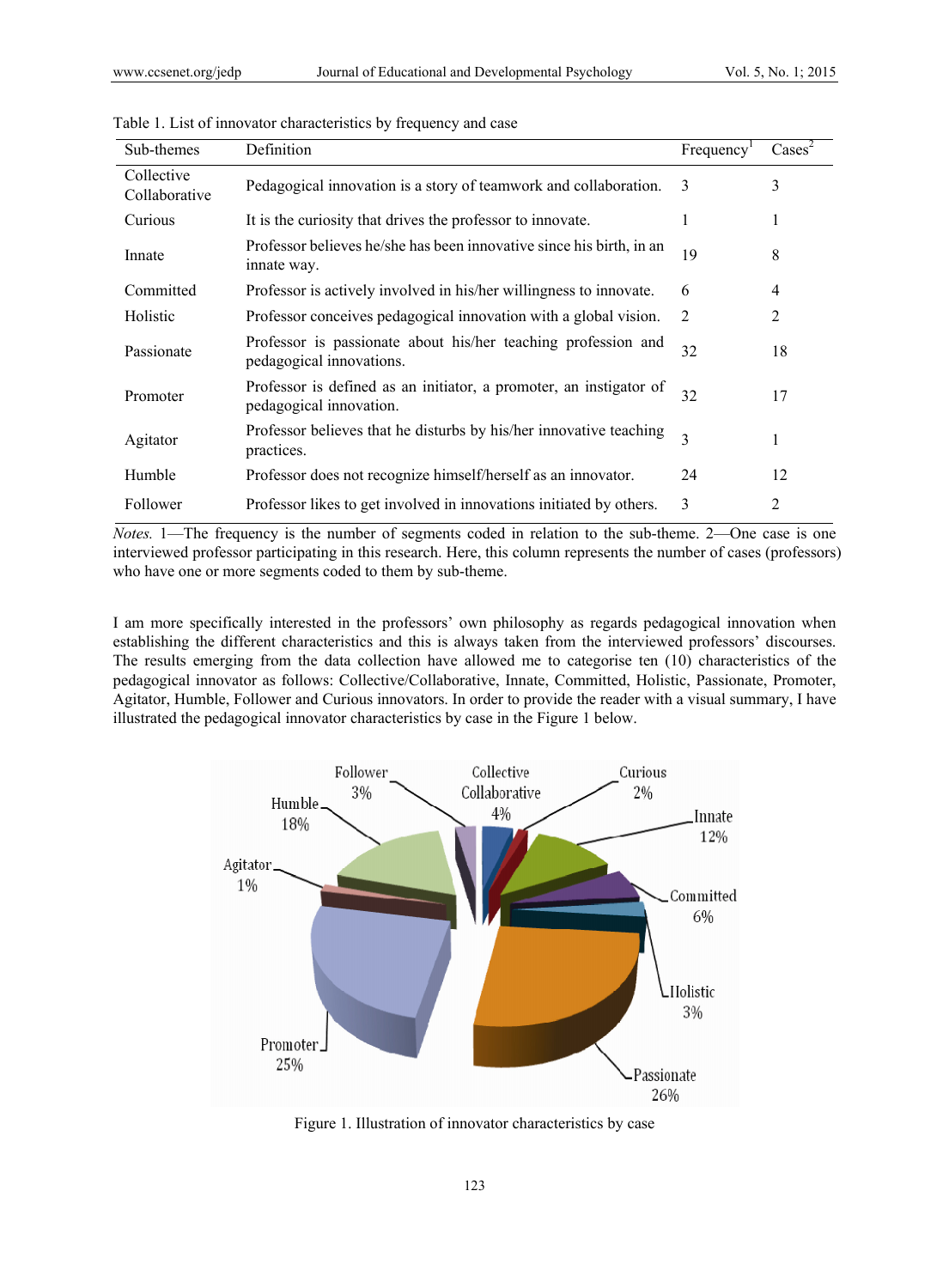*Collective* or *Collaborative* innovators think that pedagogical innovation is about teamwork and collaboration. According to the experience of three of the professors interviewed, pedagogical innovation is only successful and only has an impact if it is carried out with the collaboration of other people. They also add that being part of a team of several people means that obstacles can be overcome more easily through mutual assistance.

*Innate* innovators believe that pedagogical innovation comes to them naturally. The discourses of eight respondents explain that innovating is something innate that they experienced very early on in their career, and also in their childhood.

*Committed* innovators are professors who are deeply involved with their desire to innovate. Four of the participants express great intent and involvement in each of their pedagogical innovations.

*Holistic* innovators perceive pedagogical innovation from a global standpoint. Two of the participants explain the importance of seeing pedagogical innovation from this perspective. In effect, this has, according to them, an impact on the development and perpetuation of the pedagogical innovation.

*Passionate* innovators are professors who are enthusiastic about their pedagogical innovations in particular and their teaching in general. Eighteen respondents clearly demonstrate their pride vis-à-vis their pedagogical innovation and enjoy sharing their passion with others. They claim to be very involved in the pedagogical innovation conceptually, more than in its practical integration.

*Promoter* innovators are instigators of pedagogical innovation and promote its development. Seventeen participants explain that it is important to innovate and seek to bring about situations conducive to pedagogical innovation, both for their own teaching and that of their peers.

The *Agitator* innovator believes that his innovative teaching practices cause disruption. One of the participants said that he felt awkward due the comparison that could be made between his teaching and that of his peers. He regretted often being thought of in his department as a person who disturbed the status quo of the institution.

*Humble* innovators do not recognise themselves as innovators. Twelve professors state that they innovate in their teaching without actually taking up the mantle of the name "innovator", which is, according to them, often equated with something harmful for the environment in which they practice.

*Follower* innovators get involved in the innovations initiated by others. Two respondents explain that they are not necessarily the source of the initiative or are not the one who conceived of the idea to innovate, but they are happy to join their peers' pedagogical innovation projects.

The *Curious* innovator explains that it is his own curiosity that drives him to innovate. One of the participants expressed a need to experiment and to test new pedagogical practices to satisfy his natural curiosity.

#### **7. Characteristics Rather than a Categorisation**

Unlike Falchikov's (1993) categorisation, which places each innovator into a category, the data extracted from the interviewed professors' discourses shows that often professors define themselves in more than one category. Thus, a pedagogical innovator's personality varies greatly according to the complexity of their inherent characteristics. The Table 2 allows the reader to visualise the distinctions between the respondents, whom I have given pseudonyms.

Passionate, Promoter and Humble are the characteristics with the highest number of participants. One professor (Eléonore) expressed five characteristics, Passionate, Humble, Promoter, Innate and Committed while others only evoked a single one (Evelyne, Nicolas, Sylvain, & Gérard). Eighteen participants (Alex, Anne, Carole, Catherine, Christiane, Damien, Eva, Gabrielle, Isabelle, Kevin, Nina, Roseline, Manuel, Marc, Sophie, Simone, Tom, & Xavier) mentioned two characteristics. Five professors (Claudia, Geneviève, Inès, Olivier, & Ophélie) put forward three characteristics. Finally, two (Claire & Jean) described four of them.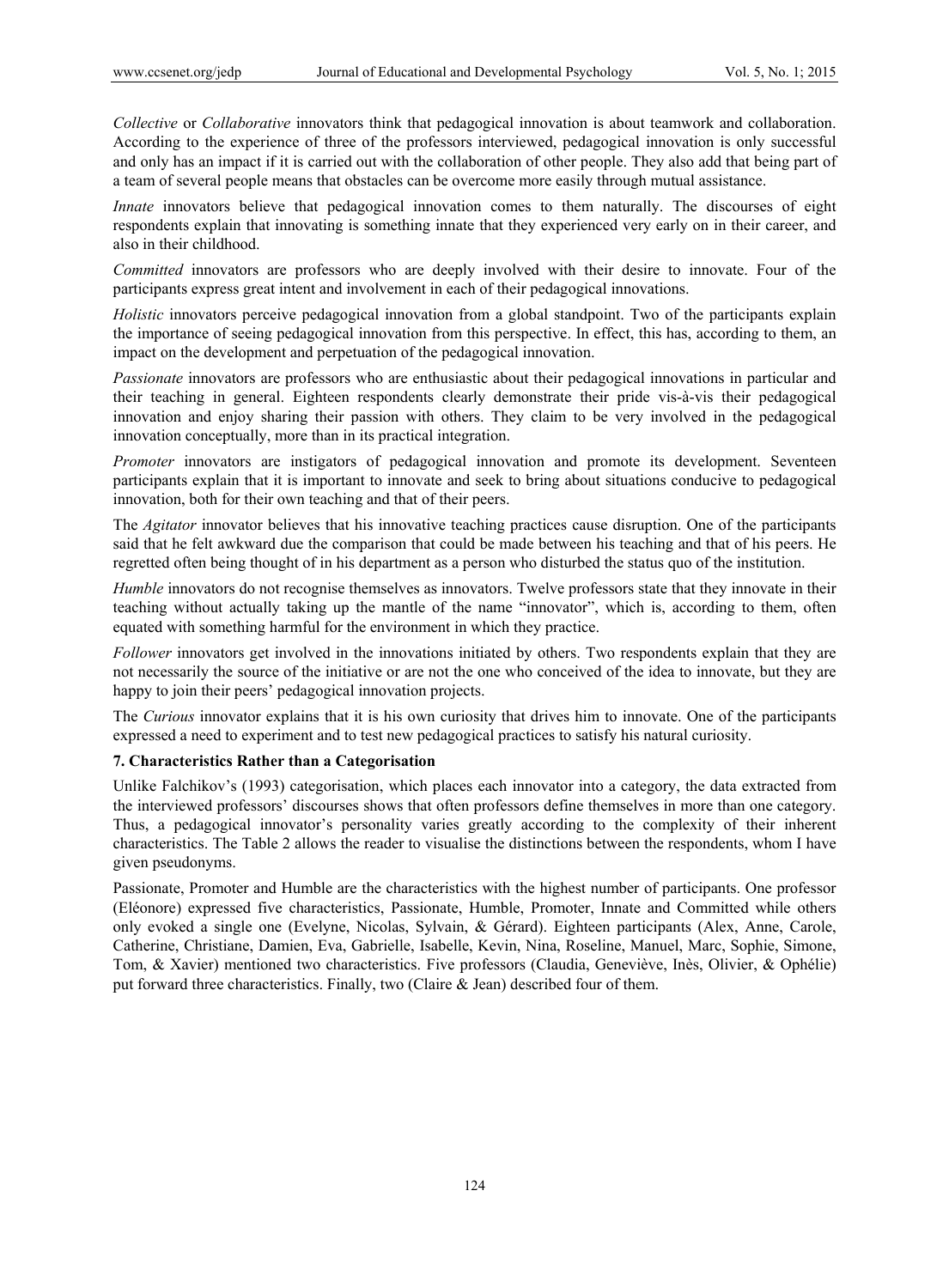

#### Table 2. Pedagogical innovator characteristics by case

# **8. Innovators' Characteristics from the Disciplinary Culture Perspective**

I previously established the following classification of the characteristics of the professors' own philosophy vis-à-vis pedagogical innovation: 1) Collective/Collaborative, 2) Innate, 3) Committed, 4) Holistic, 5) Passionate, 6) Promoter, 7) Agitator, 8) Humble, 9) Follower and 10) Curious. I have also mentioned that one professor, by virtue of their personality, can define themselves in more than one group and that the personality of a pedagogical innovator varies greatly according to the complexity of their inherent characteristics.

I have retained the notion of disciplinary culture (Becher, 1989) as an analytical category while following the faculty division existing within the Université de Montréal and more specifically the categorisation into the four discipline types defined by Becher (1989). To recap, these are Hard-Pure sciences (e.g., Biology), Soft-Pure sciences (e.g., Psychology), Hard-Applied sciences (e.g., Medicine) and Soft-Applied sciences (e.g., Education). I shall now present the analysis from this perspective. The Table 3 below illustrates the presence of the different characteristics of the innovators interviewed from the disciplinary culture perspective.

| Characteristics of the innovators interviewed | Sciences     |              |           |           |  |
|-----------------------------------------------|--------------|--------------|-----------|-----------|--|
|                                               | Soft-Applied | Hard-Applied | Soft-Pure | Hard-Pure |  |
| 1) Collective/Collaborative                   |              | 3            |           |           |  |
| 2) Innate                                     | 3            | 4            |           |           |  |
| 3) Committed                                  |              | 2            |           |           |  |
| 4) Holistic                                   |              |              |           |           |  |
| 5) Passionate                                 | 3            | 10           | 4         |           |  |
| 6) Promoter                                   | 5            | 7            | 2         | 3         |  |
| 7) Agitator                                   |              |              |           |           |  |
| 8) Humble                                     |              | 4            |           | 4         |  |
| 9) Follower                                   |              | 2            |           |           |  |
| 10) Curious                                   |              |              |           |           |  |

Table 3. Presence of innovator characteristics by disciplinary culture

*Note.* The numbers represent the cases (professors).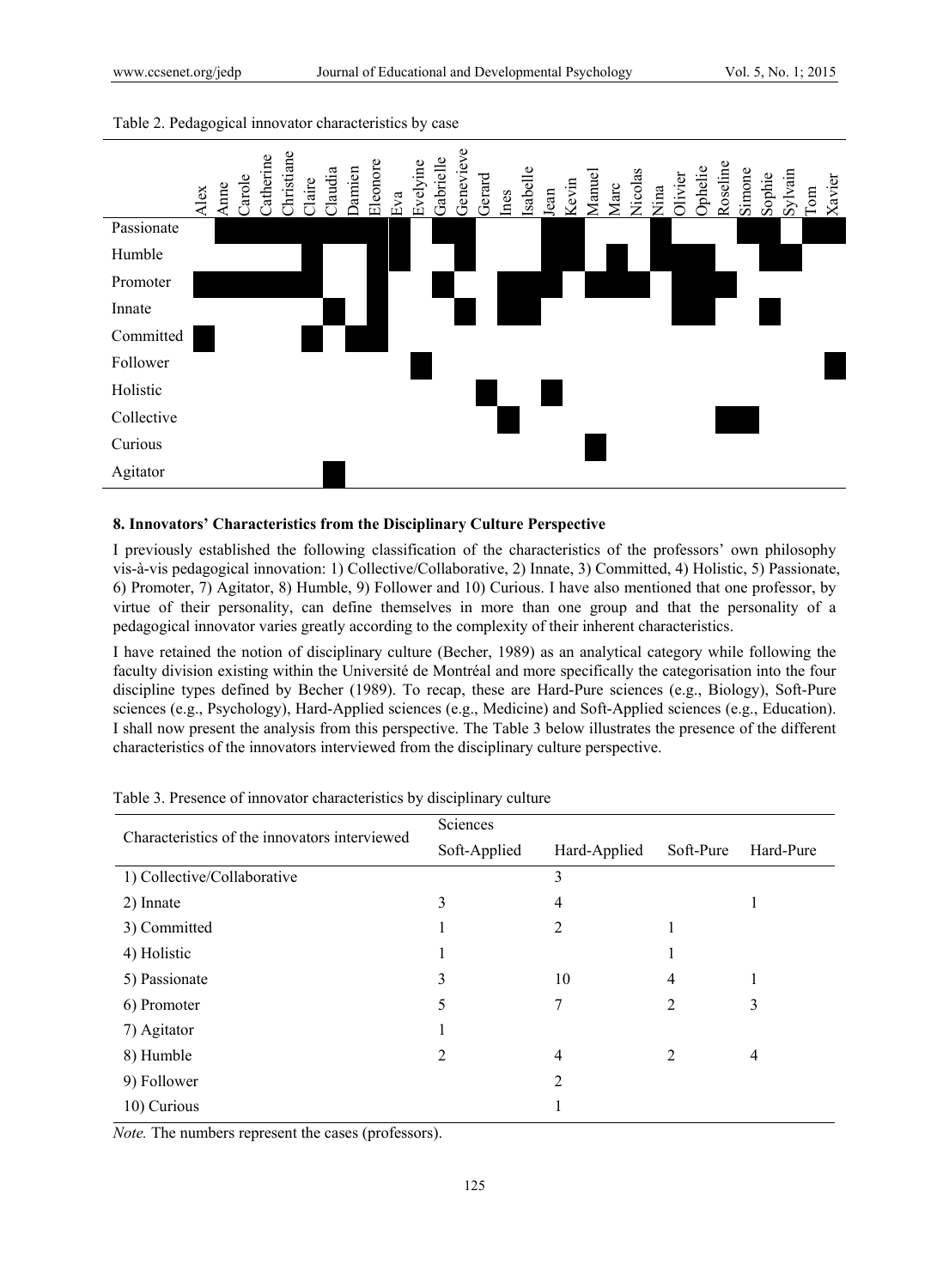I observe that the discipline categories have, according to the sample of professors, common characteristics. These are Passionate, Promoter and Humble innovators. I note that the Hard-Pure science participants do not demonstrate any unique characteristic. Nevertheless, the characteristics of professors' own philosophy vis-à-vis pedagogical innovation for the Hard-Pure sciences are the three common characteristics, and Innate.

The Soft-Pure sciences include innovators whose characteristics cover the three common ones, plus Committed and Holistic. On the Hard-Applied sciences side, Innate and Committed supplement the three common characteristics, and I find the only instances of Collective/Collaborative, Curious and Follower. For their part, the Soft-Applied sciences cover, in addition to the three common characteristics, Innate, Holistic and Committed, and have the only instances of Agitator.

At last but not the least, I observe that the Hard-Applied and Soft-Applied sciences have greater characteristic diversity than the Hard-Pure and Soft-Pure sciences.

#### **9. Conclusion**

In conclusion, I uphold the ten characteristics of pedagogical innovators defining themselves as innovators: Collective/Collaborative, Innate, Committed, Holistic, Passionate, Promoter, Agitator, Humble, Follower and Curious. Also, I recall that, unlike Falchikov's (1993) categorisation, my taxonomy of innovator characteristics classifies them into one or several categories.

Finally, on the one hand I highlight the fact that the applied sciences distinguish themselves from the pure sciences with unique characteristics, and on the other hand that the pure science participants display less characteristic diversity than the applied sciences. Thus, I can assert the hypothesis that the Pure versus Applied sciences axis may have an effect on innovator characteristic diversity.

I can conclude this article by confirming that several characteristic differences appear to exist among pedagogical innovators according to disciplinary culture and I note, in particular, the impact of the pure science-applied science axis on pedagogical innovator characteristic diversity.

#### **References**

- Béchard, J. P. (2000). *Apprendre à enseigner au supérieur: L'exemple des innovateurs pédagogiques*. Cahier de recherche OIPG n 2000-001.
- Becher, T. (1989). *Academic tribes and territories—Intellectual enquiry and the culture of disciplines*. Buckingham and Bristol: The Society for Research into Higher Education & Open University Press.
- Donnay, J., & Romainville, M. (1996). *Enseigner à l'Université: Un métier qui s'apprend?* Bruxelles: De Boeck Université.
- Falchikov, N. (1993). Attitudes and Values of Lecturing Staff: Tradition, Innovation and Change. *Higher Education*, *25*, 487-510. http://dx.doi.org/10.1007/BF01383849
- Fox, D. (1983). Personal theories of teaching. *Studies in Higher Education*, *8*(2), 151-163. http://dx.doi.org/10.1080/03075078312331379014
- Gaff, J. G., & Wilson, R. C. (1971). Faculty culture and interdisciplinary studies. *Journal of Higher Education*, *42*(3), 186-201. http://dx.doi.org/10.2307/1980354
- Glaser, B. G., & Strauss, A. L. (1967). The Discovery of Grounded Theory. *Strategy for Qualitative Research*, *67*, 61-71.
- Hannan, A., English, S., & Silver, H. (1999). Why Innovate? Some Preliminary Findings from a Research Project on Innovations in Teaching and Learning in Higher Education. *Studies in Higher Education*, *24*(3), 279-289. http://dx.doi.org/10.1080/03075079912331379895
- Knight, P. (2002). A Systemic Approach to Professional Development: Learning as Practice. *Teaching AMD Teacher Education*, *18*(3), 229-241. http://dx.doi.org/10.1016/S0742-051X(01)00066-X
- Kolb, D. A. (1981). Learning styles and disciplinary differences. In A. Chickering (Ed.), *The Modern American College*. San Francisco: Jossey Bass.
- Loiola, F., & Tardif, M. (2001). Formation pédagogique des professeurs d'université et conceptions de l'enseignement. *Revue des sciences de l'éducation*, *27*(2), 305-326. http://dx.doi.org/10.7202/009935ar
- Martin, E., Prosser, M., Trigwell, K., Ramsden, P., & Benjamin, J. (2000). What university teachers teach and how they teach it. *Instructional Science*, *18*, 387-412. http://dx.doi.org/10.1023/A:1026559912774